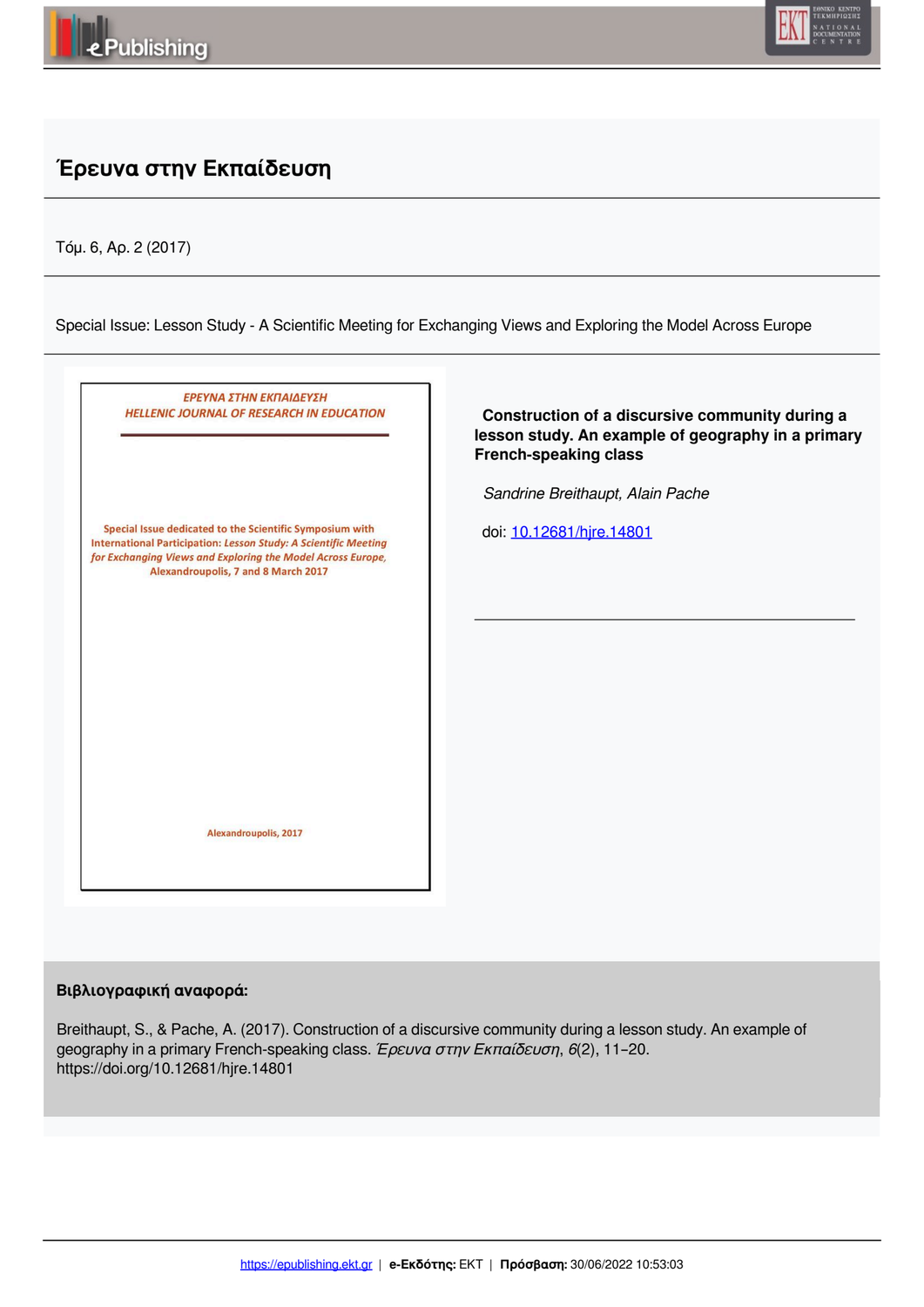# **Construction of a discursive community during a lesson study. An example of geography in a primary French-speaking class**

Sandrine Breithaupt, Professor, Alain Pache, Professor University of Teacher Education, State of Vaud, Lausanne, Switzerland

#### **Abstract**

*The aim of this article is to analyse language activity during a research lesson in geography with pupils aged 8 to 12, in the French-speaking part of Switzerland. We highlight the role of discursive modes in the construction of a discursive disciplinary community.* 

© 2017, Breithaupt S., & Pache A.

**Keywords:** lesson study; secondarisation; discursive community

### **Introduction**

 The lesson study group in geography was set up in June 2015 due to a concern we had as trainerresearchers at the university of teacher education in Lausanne, Switzerland. We were seeking to better understand the processes of 'secondarisation' (Bautier & Goigoux, 2004; Philippot & Bouissou, 2006) in the teaching of social science in primary schools (aged 8 to 12) and, on the other hand, to implement new teaching methods in geography. We appealed to teachers interested in the subject and subsequently launched a lesson study that lasted two consecutive years. In this article, we present analyses based on data collected during the first year of work, highlighting links between language practices and pupils' learning.

### **Conceptual framework**

 $\overline{a}$ 

 Our work brings together two theoretical perspectives: the first, known as historical-cultural, sociohistorical or vygostkian (named after its precursor Vygotski), elaborated in the works of Bodrova and Brunner amongst others in the English-speaking world and Brossard, Schneuwly, and Rochex in the French-speaking world. The second, known as enunciative, was developed by Benveniste, Bakthine and Jacques and more recently by Charaudeau, Maingeneau and Nonnon<sup> $\overline{1}$ </sup>.

 As a follow-up to these works, we explored the concepts of 'secondarisation' (Bautier, 2006, Bautier & Goigoux, 2004, Philippot & Bouissous, 2006) and the discursive community (Bernier, 2004; Jaubert, 2007), two concepts that are fundamental to our research.

<sup>&</sup>lt;sup>1</sup> We make no reference to particular articles here, as they are so numerous. An Internet search will produce the necessary information to readers who are motivated to read further.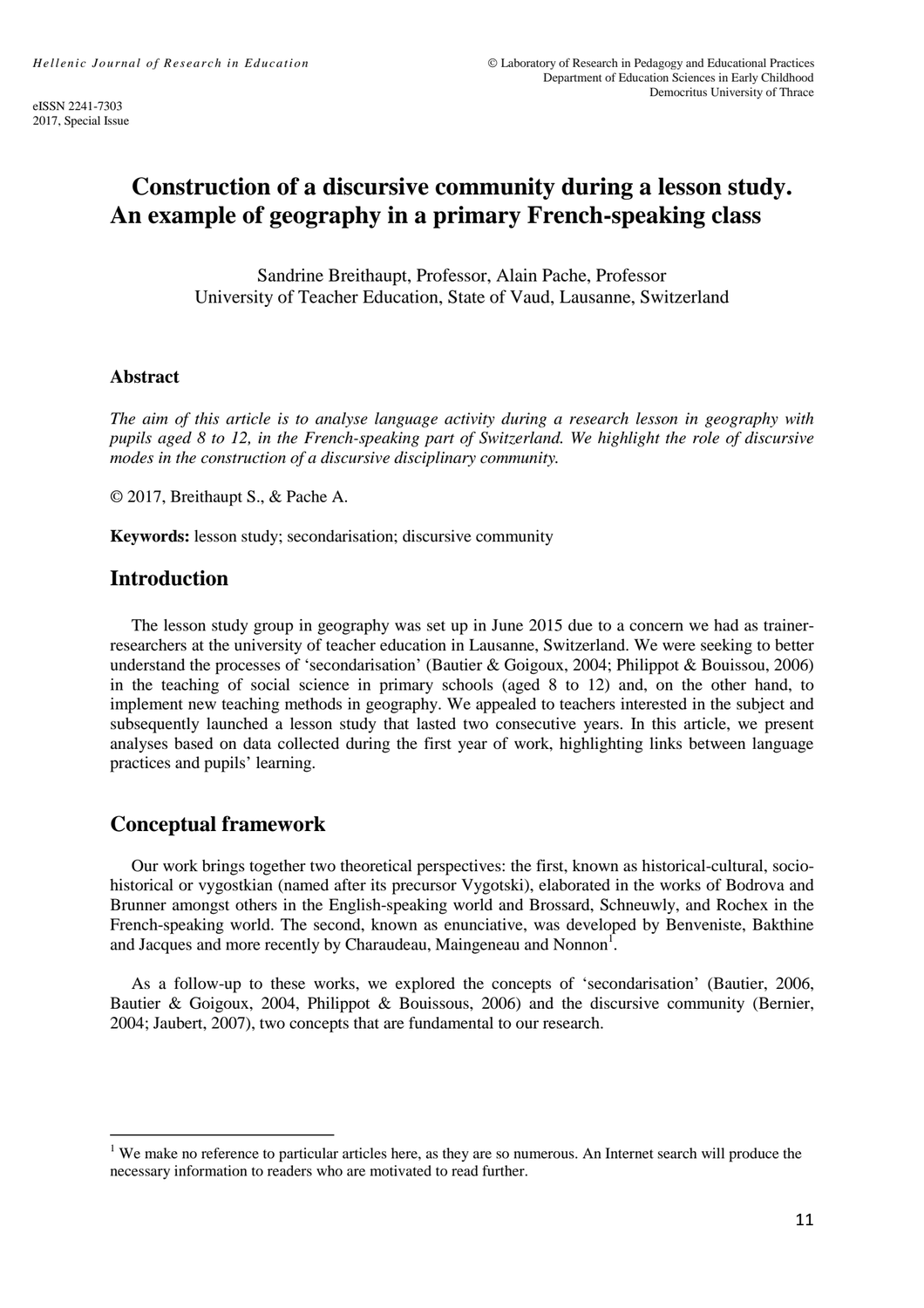#### *Secondarisation*

 The term 'secondarisation' refers to a process that is characterized by a shift in pupils' approach to understanding the world and knowledge from a practical point of view to one that is symbolic (Philippot & Bouissou, 2006).

Bautier (2006) points out that some learning difficulties are linked to the process of secondarisation. Indeed, some pupils face difficulties identifying the cognitive issues and knowledge objects presented in school tasks and activities. For example, when performing tasks such as colouring puzzles according to numbers, some pupils usually say they are learning to colour, while others say they are learning numbers. Thus, in a given task, pupils do not all have the same understanding of the learning issues aimed at by the teaching. Some pupils invest in school tasks with first-order thinking centred on 'doing' that is spontaneous and anchored in specific experience and particular situations; action takes precedence over the activity and immediate success. Other pupils employ second-order thinking that is reflective and generic, where specific situations are gradually de-contextualized and knowledge is generalized, and situations are understood in their different spontaneous and scientific dimensions. The logic of these pupils is that of "learning", in which a reconfigured relationship to the real world takes precedence.

 The term "secondarisation" has its origins in the work of Bakhtin (1984) who distinguishes different genres in literary production. Transferred to the field of educational sciences, the notion allows us to consider language practices as indicators of secondarisation. When a pupil expresses himself, he makes use of diverse and heterogeneous language genres. In doing so, he indicates the genre in which he is situated and thus the coherence of his discourse can be related to the positioning expected of him in his sphere of activity (Bautier & Goigoux, 2004).

#### *Discursive community*

 During classroom exchanges, pupils as well as the teacher express themselves according to their own points of view. The class thus appears, as a socio-discursive space in which knowledge and other objects of discourse are at first heterogeneous; each speaker expressing different 'voices', different points of view. Progressively, through confrontation, negotiation and justification and differing discourses move closer together. An order emerges that "reorganises discourses according to certain properties, makes adjustments, reformulations, extracting propositions from their initial, singular context." The result is a discursive community "organized around certain practices, values and 'scholarly' knowledge constructed by and subjected to the criticism of its members" (Jaubert, 2007: 113). This is the case with the acquisition of school knowledge. "Each participant can thus formulate a statement by explaining it, questioning it, conceptualizing it, etc., distancing himself from it or adhering to it" (Breithaupt, 2017, p. 10). Authors speak of a discursive community of school subjectmatters (Bernié, 2002, Jaubert, Rebière & Bernié, 2003, Jaubert, Rebière, 2012).

### **Research questions**

 Beyond the work of Philippot (2008, 2009), Le Marec (2007) and Pache (2012), there are relatively few works about secondarisation in teaching humanities and social science, particularly in geography. In the context of primary education, Philippot's work shows that teachers themselves have not developed a second-order relationship to the subjects taught, despite their training. Consequently, they restrict themselves to teaching tasks requiring little reflective capacity. Le Marec highlights the omnipresence of the teachers' discourse and the relative absence of it in pupils. In her thesis, Pache shows the predominance of certain words related to the everyday life, to the detriment of concepts derived from university-based geography.

We therefore raise two questions:

1) What is the nature of language use in a geography lesson?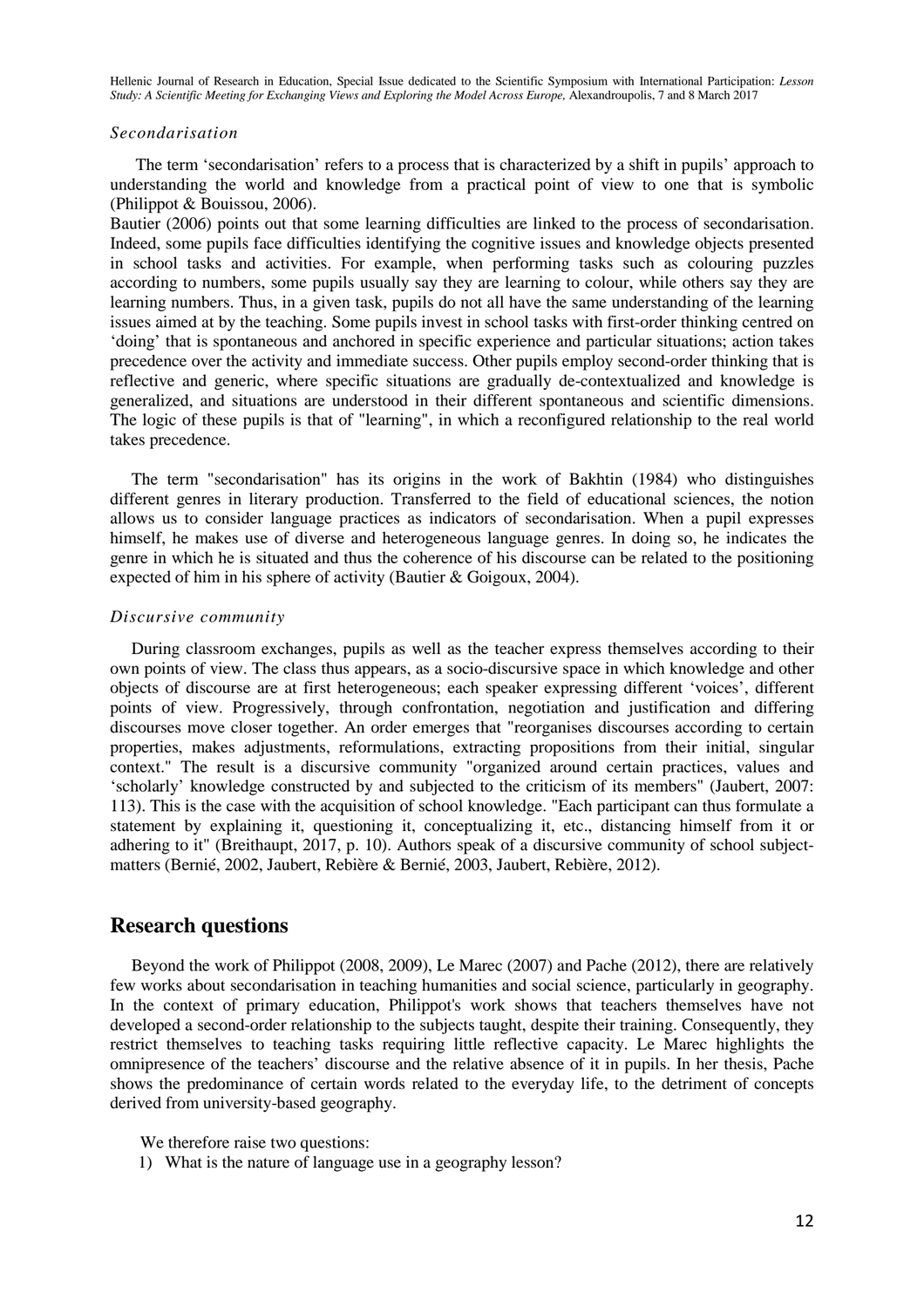2) In relation to the first question, what are the indicators of a secondarisation process within the framework of teaching geography?

### **Methodology**

 Our methodology is a part of a training-research process called "lesson study". Inspired by the Japanese tradition *Jugyou kenkyuu*, 'lesson study' is the English translation of a secular Japanese practice that has only relatively recently been adopted in the francophone world.

"What characterizes lesson studies (LS) is that, first they are carefully planned on the basis of a teaching or learning problem by a group of teachers, sometimes in association with researchers or university professors. They are focused on the teaching and learning process of pupils (Lewis  $\&$ Tsuchida, 1997, Takahashi & McDougal, 2015). Second, they take place under the observation of peers or school partners. Finally, they are recorded and discussed, sometimes with people from outside the set-up, qualified as experts (what Takahashi, 2014, calls knowledgeable others). The impact of the approach can be measured in terms of improvements in teaching practices, dissemination of new content, the linking of prescriptions and practices (Lewis & Tsuchida, 1998), and bringing together the worlds of practitioners and researchers (Clerc-Georgy & Clivaz, 2016)" (Breithaupt, 2017, pp. 7-8).

 The LS system implemented in the current research took place from September 2015 to June 2016. Four teachers and two teacher-researchers were involved and the LS took the form of three cycles. The first required four preparatory meetings each of which demanded about two hours before the first research lesson which was followed by a small break for debriefing. The second cycle, comprising both of an analysis of the first research lesson and a reorientation for a second research lesson, required two encounters. The same was true for the third cycle, which ended with an evaluation of the overall approach. Figure 1 schematizes the three cycles.

| Prep 1                    | Prep 2                    | Prep 3                             | Prep 4    | Research<br>Lesson 1<br>Debriefing | <b>Analysis</b><br>Prep 1 | <b>Analysis</b><br>Prep 2 | Research<br>Lesson 2<br>Debriefing |
|---------------------------|---------------------------|------------------------------------|-----------|------------------------------------|---------------------------|---------------------------|------------------------------------|
| <b>Analysis</b><br>Prep 1 | <b>Analysis</b><br>Prep 2 | Research<br>Lesson 3<br>Debriefing | Assesment |                                    |                           |                           |                                    |



 In this article, we intend to focus on data from the first two research lessons that we have filmed and the transcription of it, which constitutes our corpus.

 The knowledge that "learning is the result of overcoming contradictions and tensions generated in the classroom, which, in terms of language, presupposes the construction of a relevant enunciative position, the ability to situate oneself by one's discourse, by the genre adopted, in the sphere of a discipline-based exchange, leads us to clearly assume a certain number of values and presuppositions and simultaneously renounce others" (Jaubert, 2007, p. 99). We thus briefly describe the lesson as planned, we then analyse some extracts verbatim. We concentrate on a relatively emblematic activity in humanities and social science, namely the creation of a list of non-exhaustive elements for classification. The analysis is that of speech and the content of interactions (Bardin, 1997).

 We are particularly interested in the knowledge expressed by pupils and the teacher during the production of a list, seeking to identify possible points of view expressed (from daily life or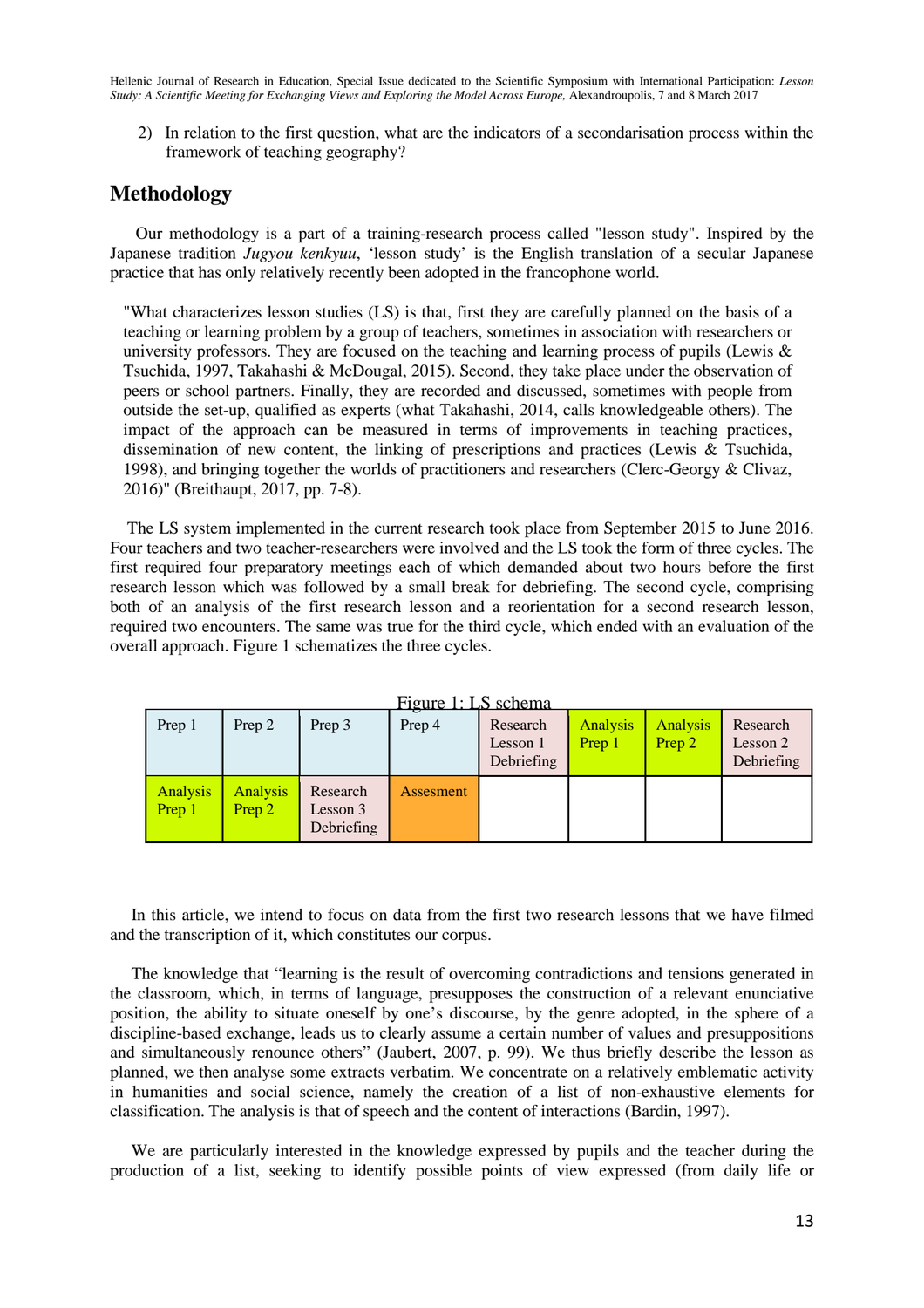spontaneous experience or, more scientifically, as the observations of a geographer). Then, we try to identify the mode or modes of construction of the discursive community during the interactions. We rely on the work of Jacques (1991), reprinted by Nonnon (1997) and use the following categories:

- the *dialogue mode* enables a dialogue between different enunciative voices and, as such, is capable of inducing learning. Indeed, this mode allows for the highlighting of possible opposing or complementary positions, by seeking to agree on what can be considered to be true. In a way, the dialogue mode opens up a dialectic (in reference to Aristotle and as opposed to "the eristic dialogue, where it is first necessary to prevail over the adversary, implying an indifference to truth", Perelman, 1989, quoted by Nonnon, 1997, 14).
- the *conversation mode* regroups exchanges that express a feeling of belonging to a community, via relational aspects or by the way speakers address each other.
- the *negotiation mode* concerns exchanges aimed at reaching a compromise or a consensus on various points of view expressed without a dialectic being established. Here, it is a question of negotiating points of view, without examining the proposals, and in the process doing away with the tensions that potentially generate learning.

### **Results and analysis**

 The lesson study implemented here pursues the following objectives (excerpted from the official curriculum in the French-speaking part of Switzerland):

- *Identify different parts of a place and the relationships between them, their functions and uses (habitat, leisure, supply, exchanges, reception, passage, activity, transformation, ...).* 
	- *Locate and identify the means used (human-related facilities) to:* 
		- *distinguish areas and mark their boundaries,*
		- *link different places, areas, territories,*
		- *embellish, secure, attract,*
		- *avoid/reduce problems caused to people and the environment.*

 The central concept at stake in this objective is the organization of space and the lesson has been organized into five phases:

- 1) Collectively list facilities for animals identified along the way to school.
- 2) Plot the home-school itinerary on a map.
- 3) Symbolise the facilities identified.
- 4) Compare maps to identify areas of development.
- 5) Write a text explaining what has been learnt.

 To improve understanding of linguistic practices and the process of secondarisation, the lessons were transcribed verbatim. Our analysis here focuses on the development of the list of facilities identified on the home-school route during the first and second research lesson. For each lesson, we present some salient and emblematic elements, allowing us to highlight links between language practice and learning.

#### *First research lesson*

 The first research lesson lasted an hour and a half. During the first phase of the lesson, the following elements appeared chronologically: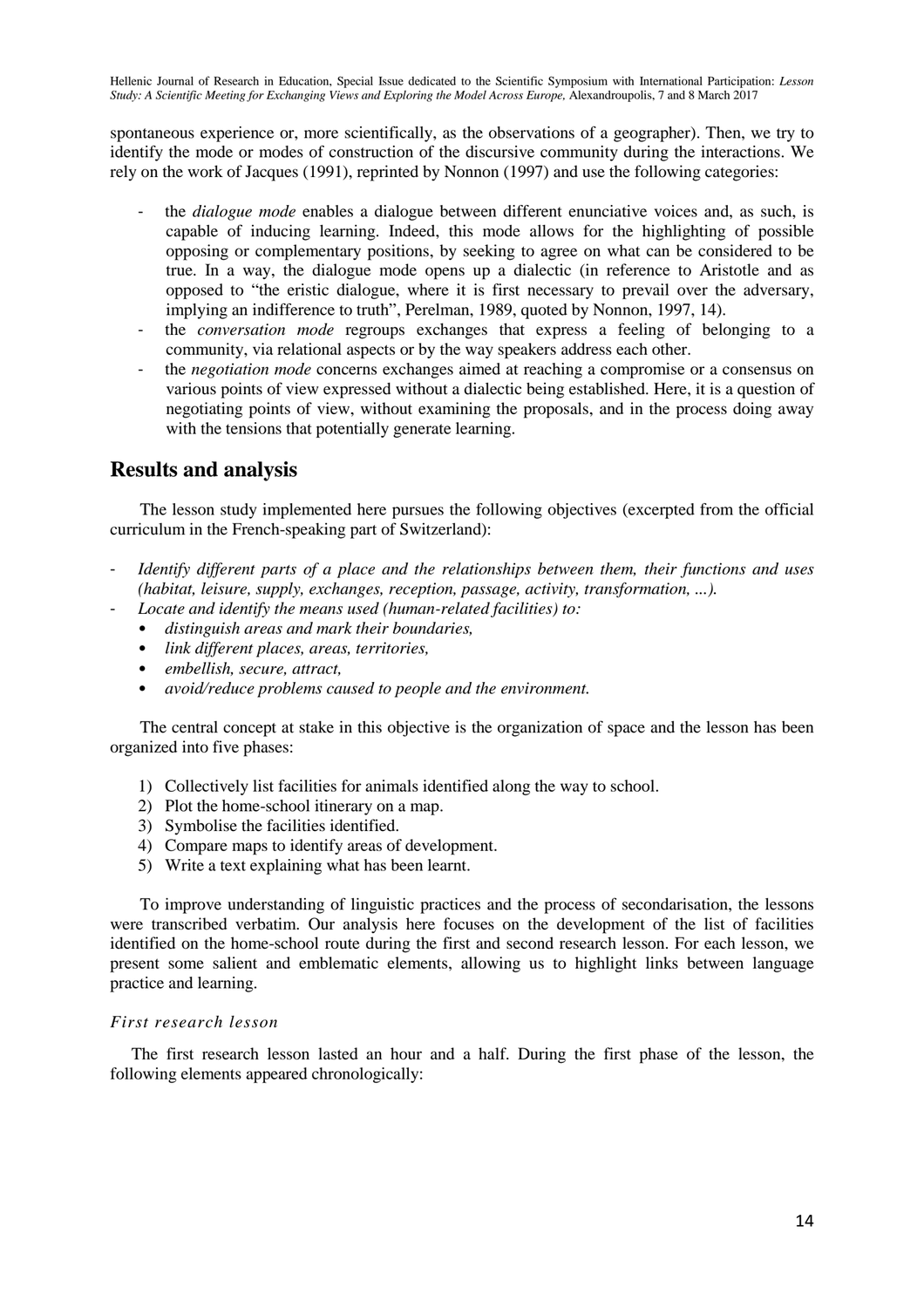- 1. Equestrian shop
- 2. Dog grooming salon
- 3. Dog poop disposal bags
- 4. Forbidden signs
- 5. Bird shelters
- 6. Signs against dog poop
- 7. Signs for dogs
- 8. Hooks, poles
- 9. Hen house
- 10. Enclosure for cows
- 11. Vet
- 12. Manege
- 13. Pet shop
- 14. Space for sheep
- 15. Indoor space



 Analysing the interactions that lead to the establishment of this list, we first notice that the pupils do not state what they actually found on their way to school. As soon as the first child proposed the "horse shop", the second proposes the "dog grooming salon". The list is constituted by association of ideas, not by the restitution of observations. This way of proceeding is not structured and will result in the feeling of juxtaposed tasks, with no explicit link between them. The activity of geographer embodied in the objectives is, as a result, barely accessible.

 Secondly, it should be noted that during the process, some proposals are retained and placed on the board, while others are rejected. The two excerpts below illustrate this phenomenon.

Louis's proposition which is not retained:

| Teacher | ((note on the chart)) mmm hooks hooks poles ok. Louis, you raised your hand?                                                                                                                                     |  |
|---------|------------------------------------------------------------------------------------------------------------------------------------------------------------------------------------------------------------------|--|
| Louis   | Home.                                                                                                                                                                                                            |  |
| Teacher | Home?                                                                                                                                                                                                            |  |
| Louis   | yeah for my cat.                                                                                                                                                                                                 |  |
| Teacher | yes but then it's not expressly for your cat?                                                                                                                                                                    |  |
| Louis   | yes but downstairs there is a place with cushions.                                                                                                                                                               |  |
| Pupils  | <u>Yes me too</u>                                                                                                                                                                                                |  |
| Teacher | OK what is the difference between what's inside your house and what's on the street<br>outside? What is the difference between just the place where you gonna put small pillows<br>just and hooks and poop bags? |  |
| Louis   | it's for all dogs.                                                                                                                                                                                               |  |
| Teacher | this is really for your pets and it is you who put them there. so maybe we will -that would<br>make a little too much to list if one were to take the elements of each. Guillaume?                               |  |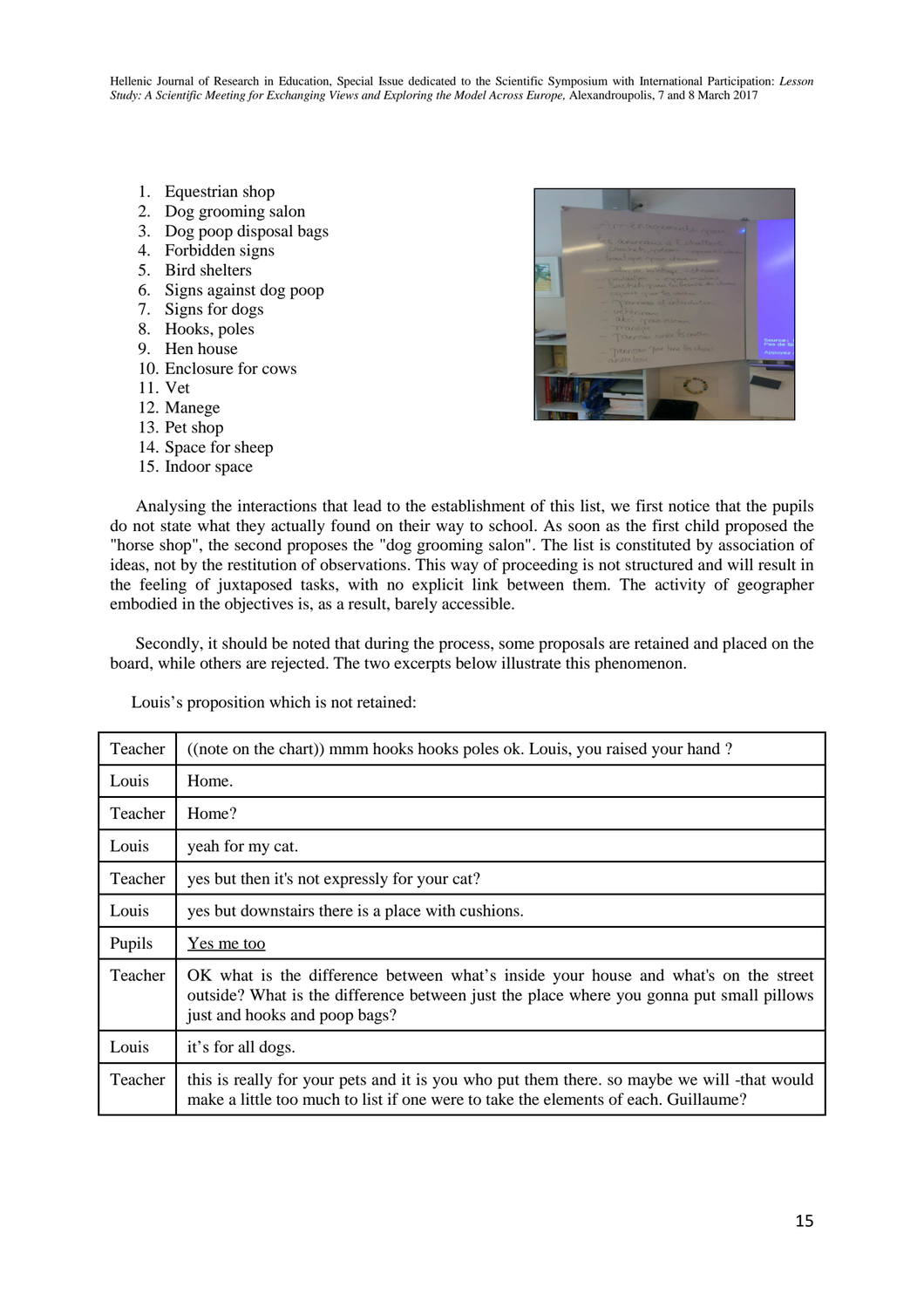| Gui.    | a chicken house.                                                                                                            |  |
|---------|-----------------------------------------------------------------------------------------------------------------------------|--|
| Teacher | a chicken house?                                                                                                            |  |
| Gui.    | yes there there are doves.                                                                                                  |  |
| Teacher | yes but are you speaking again about your house?                                                                            |  |
| Gui.    | my chicken house and the one that belongs to my neighbours. my neighbours' barn.                                            |  |
| Teacher | OK, if you - well I want you to stay focused on the things humans have built but that are<br>most likely outside your home. |  |
| Gui.    | Yes they built it and it is outside their home.                                                                             |  |
| Teacher | but it is not yours?                                                                                                        |  |
| Gui.    | No.                                                                                                                         |  |
| Teacher | Ok. What's the name again?                                                                                                  |  |
| Gui.    | a chicken house.                                                                                                            |  |
| Teacher | a chicken house - and then? Eliott?                                                                                         |  |

Guillaume's proposition that was retained:

 These two extracts provide some insight into language practices involved in negotiation. Indeed, for pupils it's a question of stating propositions that will be retained or rejected depending on their arguments and what underpins them. The cat house is refused, without evoking the nuance between public and private facilities. The henhouse is accepted because Guillaume shows that it meets the teacher's requirements: it is built by humans, outside their home and they do not own it. The teacher uses first order language. Second-order vocabulary such as "layout", "public or private space" is absent. Instead there is mention of "things" or of what is built in or out of pupils' dwellings. The interaction continues until the whiteboard is covered with proposals. The activity is then considered complete.

 This has at least two consequences. The first is that the pupils act, moving forward tentatively, trying to guess the teacher's expectations, arguing in favour of their proposal so that it is written up on the board. The purpose of the task is thus diverted from its primary aim of constituting a list of facilities observed on the way to school. What's more, the end of this phase of the lesson is dictated by the lack of space on the board. The second is that the necessary dialectic to be established by the study of the different propositions cannot be achieved. Indeed, part of the classification, that the pupils are unaware of, springs from the acceptance or rejection of the teacher's proposals. Understanding the term 'planning' in this context cannot be achieved and the rest of the lesson, which consists in identifying the different areas planned for animals, is jeopardised.

 The lesson study makes it possible to highlight these phenomena and the group decides to retain all the pupils' proposals during the second research lesson. In addition, having become aware of the difficulties of conceptualizing the word 'planning', it is decided that, following the list, pupils will categorize the facilities in order to be able to identify the characteristics of each (e.g. intentionally manufactured by 'man for animals').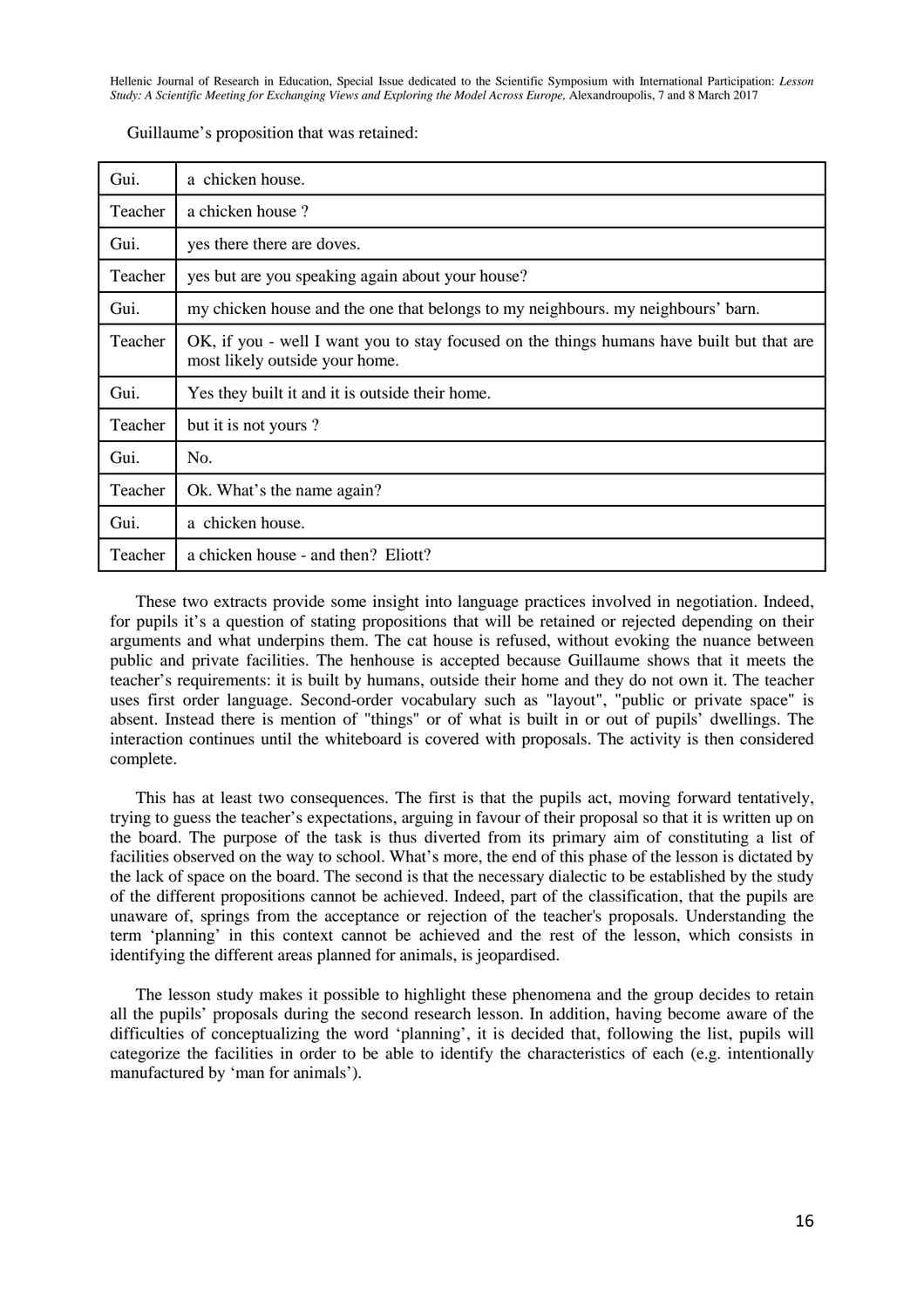

#### *Second research lesson*

 This second lesson lasts 45 minutes. By observing the image provided here, the reader will notice that pupils' proposals are more numerous than during the first lesson. There are 34 in all. In fact, practically no proposal is rejected by the teacher. However, analysing the process, it is apparent that, here too, the class loses sight of its initial task (listing facilities on the path to school) and ideas are emitted by association. Some proposals are sufficiently strange in the eyes of the teacher, who asks pupils to limit themselves to the area around the school, yet she accepts most propositions without prior judgment.

 This constraint to accept all propositions produces changes in the interaction. In the following example, Malo proposes "holes in trees" (which does not quite fit the definition of planned developments). The teacher retains the proposal, which makes Lou react. The teacher lets some uncertainty prevail by indicating that the characteristic of 'size' will be raised later.

| Malo         | Holes in the trees for anim I mean for birds or the                                                                                                                 |
|--------------|---------------------------------------------------------------------------------------------------------------------------------------------------------------------|
| Teacher      | Holes in trees ((TURNS TO WRITE BUT CHANGES HER MIND)) the<br>holes um when you see a hole um you mean there in the trunk? ((POINTS OUT THE<br>WINDOW))             |
| Malo         | <b>Yes</b>                                                                                                                                                          |
| Teacher      | OK ((WRITES HOLES IN TRUNKS ON BLACK BOARD 12 SEC)) what else, Lou                                                                                                  |
| $L_{\Omega}$ | But it fact it's it's um from holes um in the trunk but if the hole is too small it is too<br>natural but if we were to make it we would make it a little bigger [] |
| Teacher      | But why would you not agree that we chose holes in trees then                                                                                                       |
| Lou          | It's not that I don't agree but it should be big enough for us to remark [] we can remark<br>it. That depends on the size                                           |
| Teacher      | So is it a natural development or not depending on its size? We will see, hey? What we<br>say then. What else                                                       |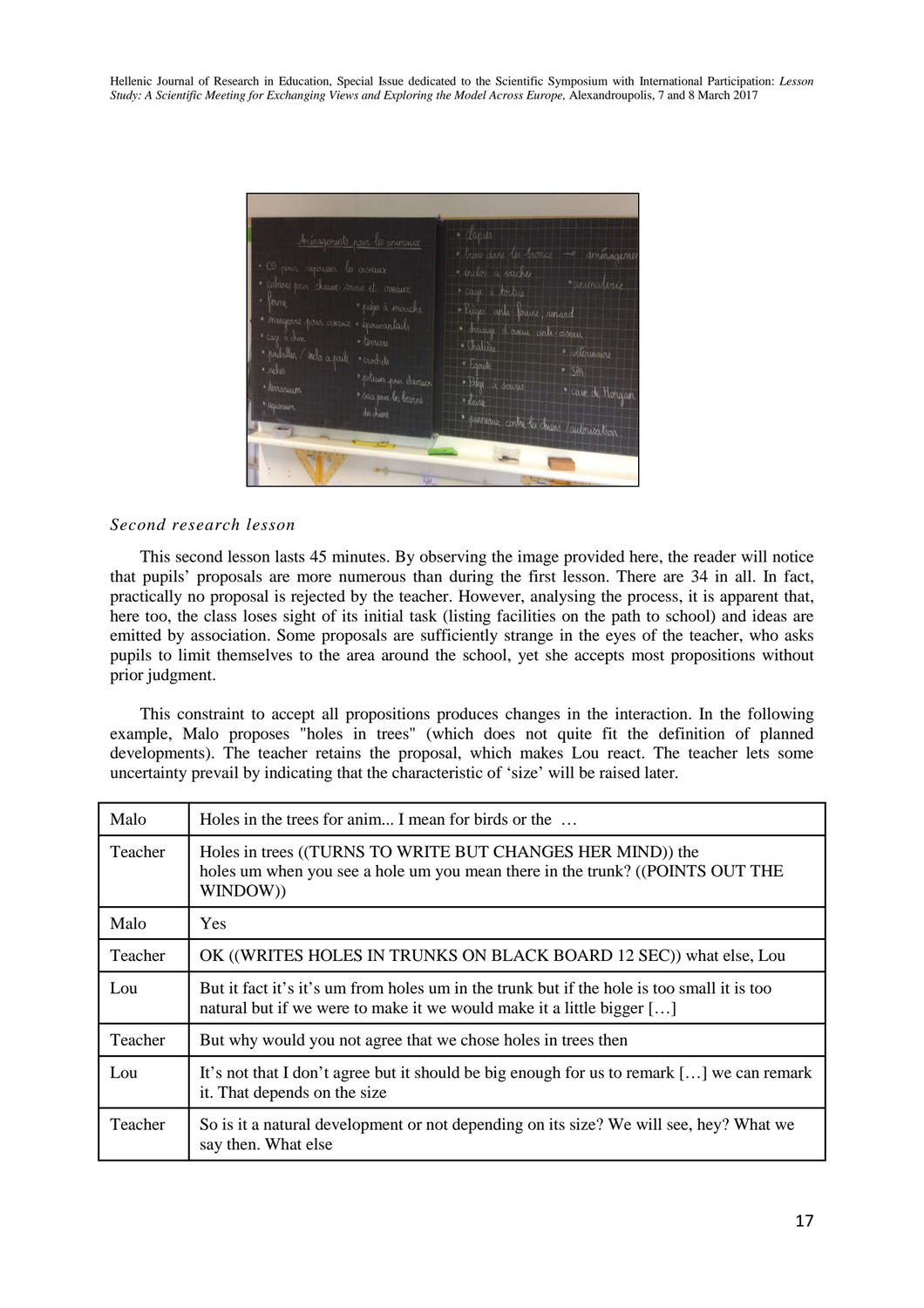A short while later, Malo suggests "the basement", a similar suggestion to that mentioned in the first research lesson. The reaction here is also different:

| Malo    | Um, well, the basement, because my cat is always going in there []                                                                                                                                                                                         |
|---------|------------------------------------------------------------------------------------------------------------------------------------------------------------------------------------------------------------------------------------------------------------|
| Jane    | The basement, really, I don't agree with Malo because I don't know if they made it for<br>him, it's the cat-                                                                                                                                               |
| Malo    | Yes because we put little things there for him and then we put a bowl of food                                                                                                                                                                              |
| Jane    | In that case you could almost say that you organised (STRESSING THE POINT) a little<br>corner for him in the basement well I say you didn't convert your basement rather it is<br>the cat that wanted to go in there it's not you that built your basement |
| Malo    | Yes it was my grandfather that built the basement ((SEVERAL PUPILS LAUGH)) []                                                                                                                                                                              |
| Teacher | Raise your hand those who want to keep the basement frankly I accept I don't care one<br>way or the other ((COUNTS RAISED HANDS)) oh but we are going to write we are<br>going to write Malo's basement                                                    |

 This extract highlights a discussion of the definition of 'planned developments'. Jane and Malo disagree. The teacher takes no position but lets the pupils debate and eventually has them vote for the presence of the term on the board.

 An analysis of the language activity during this lesson reveals first-order and sometimes secondorder language, allowing an emergent conceptualization of the notion of planned development. The discursive modes vary according to pupils' propositions, moving from conversation to the beginnings of dialectic, while sometimes modes seem to be taking on a negotiation mode. We can see the emergence of a dialectic through the different positions of the pupils confronted with the proposals made.

 What determines the end of this first phase of the lesson is actually the end of the lesson itself. Indeed, while a phase of categorization of the elements noted on the board was being planned, the time of the lesson had already elapsed<sup>2</sup>.

### **Conclusion**

 The analysis of language practices during the construction of a list or inventory in geography allows us to highlight the role of discursive modes in the construction of a discursive disciplinary community. More specifically, we show that the dialogue mode provokes interactions enabling the creation of a dialectic capable of allowing the construction of disciplinary knowledge. This is probably an indicator of the secondarisation process.

 On the other hand, a second indicator could be linked to the acceptance of the heterogeneity of pupils' responses. Indeed, each answer highlights the order in which the pupils are speaking. Taking into account the different positions expressed, it is possible to enable pupils to go beyond them, transforming first-order conceptions into second-order knowledge.

 Finally, the lesson study, conceived as a research device, also seems to have effects on teachers and researchers who are called upon to 'secondarise' teaching practices. Indeed, the different phases

<sup>&</sup>lt;sup>2</sup> This led the LS group to change its focus on categorization during the third and final research lesson. However, the analysis of the latter is not the subject of this article. To sum up briefly, the results confirm the hypothesis that there are links between language practices and pupils' learning.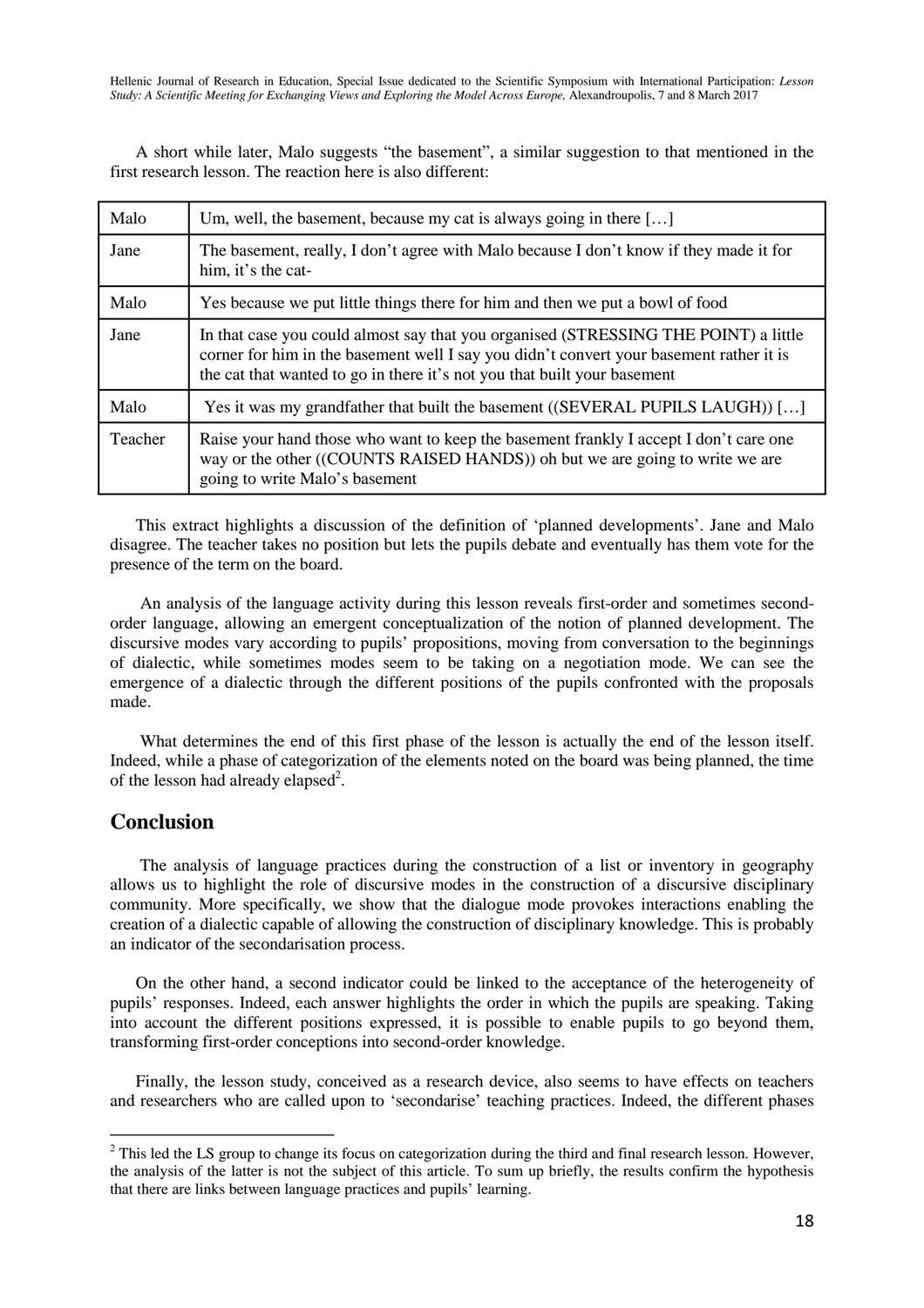of collective preparation and analysis lead to a particular point of view on the learning process and the teaching-learning process itself. In other words, the lesson study focuses on practitioners' and researchers' attention on the general characteristics of teaching and learning and no longer only on the characteristics of a particular teacher in a particular context. As such, the lesson study is a very promising professional development tool.

## **Bibliography**

Bakhtine, M. (1984). *Esthétique de la création verbale*. Paris, France: Gallimard.

Bardin, L. (1997). *L'analyse de contenu.* Paris, France: PUF.

Bautier, E. (2006). Le rôle des pratiques des maîtres dans les difficultés scolaires des élèves. Une analyse de pratiques intégrant la dimension des difficultés socialement différenciées. *Recherche et Formation,* 51, 105-118.

Bautier, E. & Goigoux, R. (2004). Difficultés d'apprentissage, processus de secondarisation et pratiques enseignantes : une hypothèse relationnelle. *Revue Française de Pédagogie*.

 Bautier, E. & Rayou, P. (2009). *Les inégalités d'apprentissage. Programmes, pratiques et malentendus scolaires.* Paris, France : PUF.

Bernié J.-P. (2002). L'approche des pratiques langagières scolaires à travers la notion de « communauté discursive » : un apport à la didactique comparée ? In: *Revue française de pédagogie*, 141, 77-88.

Breithaupt, S. (2017). *Savoirs professionnels et communauté discursive en formation continue des enseignants. Le cas d'un dispositif 'lesson study'*. Canevas de thèse en sciences de l'éducation, Université de Genève.

Jacques, F. (1991). Argumentation et stratégies discursives. In A. Lempereur (Ed.), *L'argumentation* (pp. 153-171). Liège, Mardaga: Colloque de Cerisy.

Jaubert, M. & Rebière, M. (2012). Communauté discursives disciplinaires scolaires et construction de savoirs: l'hypothèse énonciative. *Forumlecture.ch*, 3. Consulté le 23 mars 2016, dans http://forumlecture.ch/redaktionsbeitrag\_2012\_3.cfm

Jaubert, M., Rebière, M. & Bernié, J.-P. (2003). L'hypothèse "communauté discursive": d'où vientelle? où va-t-elle? *Les cahiers THEODILE*, 4, 51-80.

Pache, A. (2012). *Pensée sociale et pratiques langagières de futurs enseignants de l'école primaire vaudoise : l'alimentation vue à travers le prisme de la géographie scolaire.* Thèse de doctorat : Université de Genève, n° FPSE 515.

Philippot, T. (2008). *La professionnalié des enseignants de l'école primaire : les savoirs et les pratiques.* Thèse de doctorat en sciences de l'éducation, Université de Reims.

Philippot, T. (2009). Des enseignants de l'école primaire et l'enseignement des matières scolaires : réflexions sur la professionnalité enseignante. *Qu'est-ce qu'une formation professionnelle universitaire des enseignants ?, 2*, 7-16. Consulté dans http://www.lille.iufm.fr/IMG/pdf/7-16\_tome2.pdf

Philippot, P. & Bouissou, C. (2006). Analyse d'une séance de géographie à l'école élémentaire : regards didactique et socio-didactique. Colloque international des Journées d'Études Didactique de l'Histoire et de la Géographie, IUFM Champagne-Ardenne. Actes sur Cd-Rom.